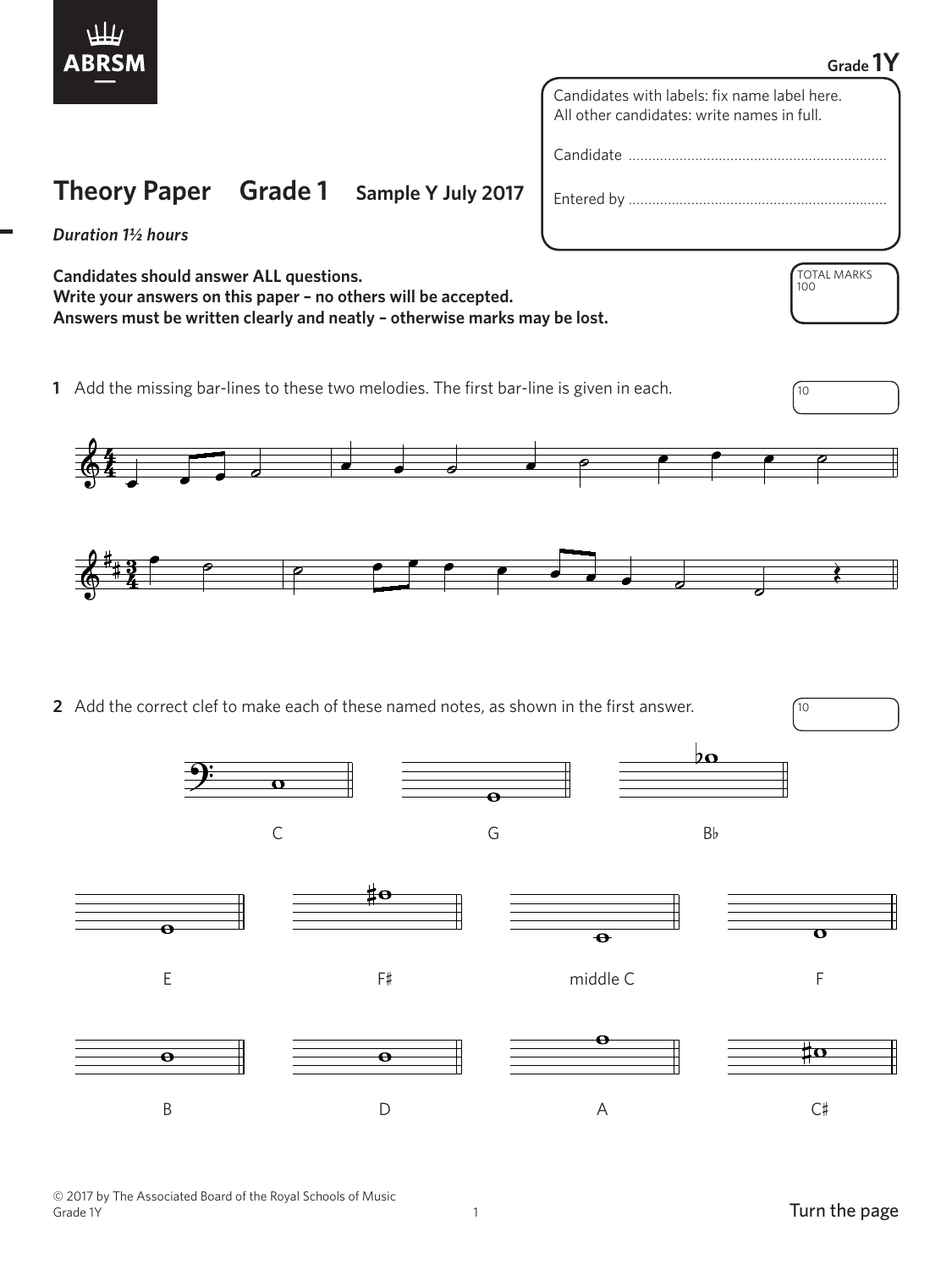**3** *After* each note write a *higher* note to form the named *melodic* interval, as shown in the first answer. The key is G major.



**4** Add a rest at the places marked  $*$  in these two melodies to make each bar complete.  $\sqrt{10}$ 



**5** Name the major keys shown by these key signatures. The first answer is given.  $\sqrt{10}$ 



10



…………………………… …………………………… ……………………………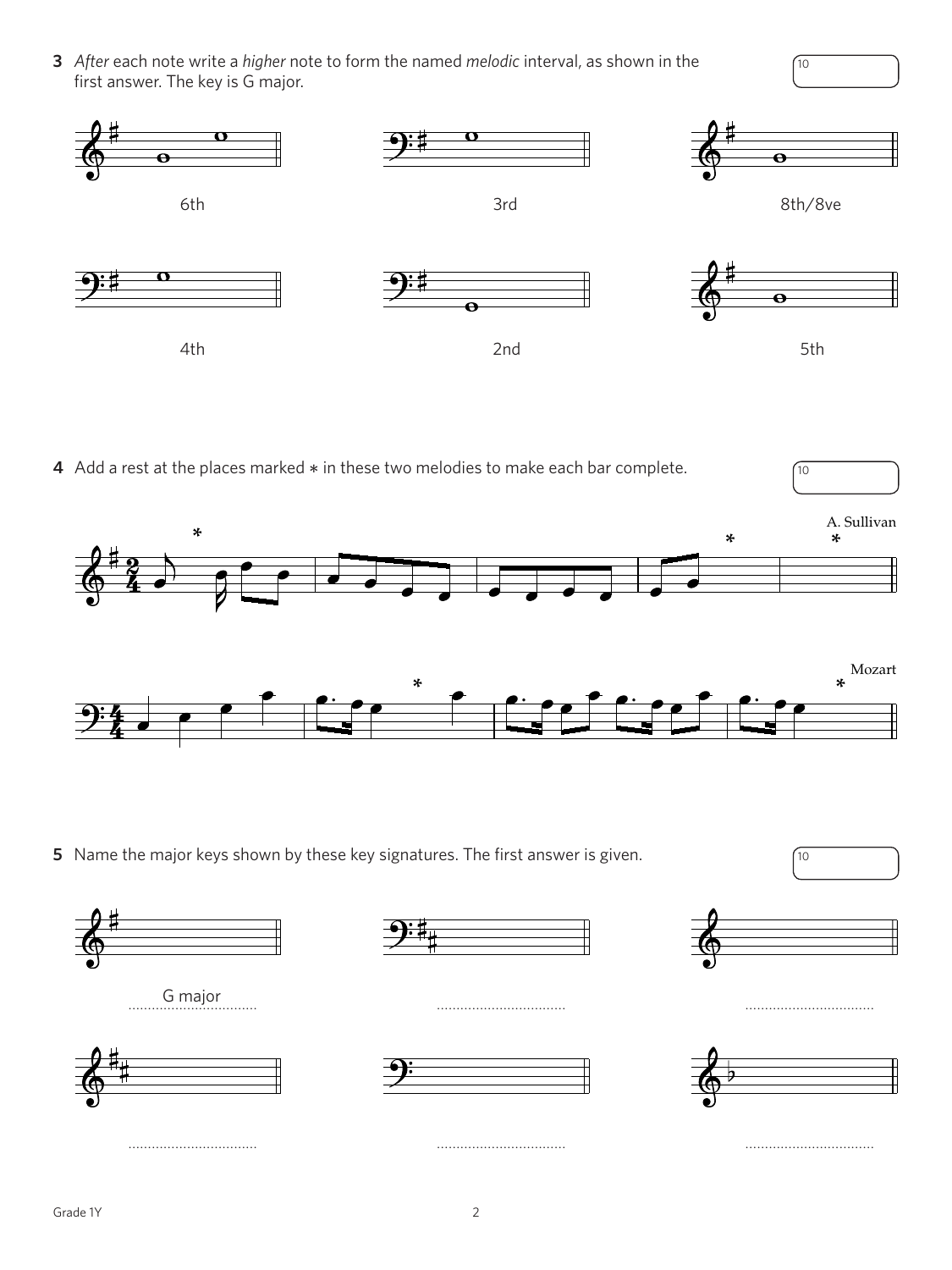**6** Write as semibreves (whole notes) the scales named below. Do *not* use key signatures but remember to add any necessary sharp or flat signs.

D major, ascending



F major, descending F major, descending

**7** (a) Give the letter name of each of the notes marked \*, including the sharp or flat sign where necessary. The first answer is given.



| * * | $*$<br>∗<br>$\ast$ | ×. | ∗      | D. Scarlatti<br>ed<br>∗ |  |
|-----|--------------------|----|--------|-------------------------|--|
|     |                    |    |        |                         |  |
| .   | .<br>.<br>.        | .  | .<br>. | .                       |  |

(b) How many times does the rhythm  $\sqrt{\phantom{a}}$  occur in the melody? ………

## **8** Tick one box for each term/sign, as shown in the first answer.

| means:<br>.ff*            | $\vert$ = 120 means:           | means:                    |  |
|---------------------------|--------------------------------|---------------------------|--|
| moderately loud           | 120 crotchet beats             | accent the note           |  |
| loud                      | 120 crotchets in the melody    | staccato; detached        |  |
| very loud                 | 120 crotchet beats in a minute | legato; smoothly          |  |
| moderately quiet          | 120 crotchet notes             | gradually getting quieter |  |
|                           |                                |                           |  |
| rall. means:              |                                |                           |  |
|                           | Lento means:                   | <i>Fine</i> means:        |  |
| gradually getting quicker | held back                      | in time                   |  |
| gradually getting slower  | smoothly                       | a little                  |  |
| slow                      | slow                           | repeat from the beginning |  |